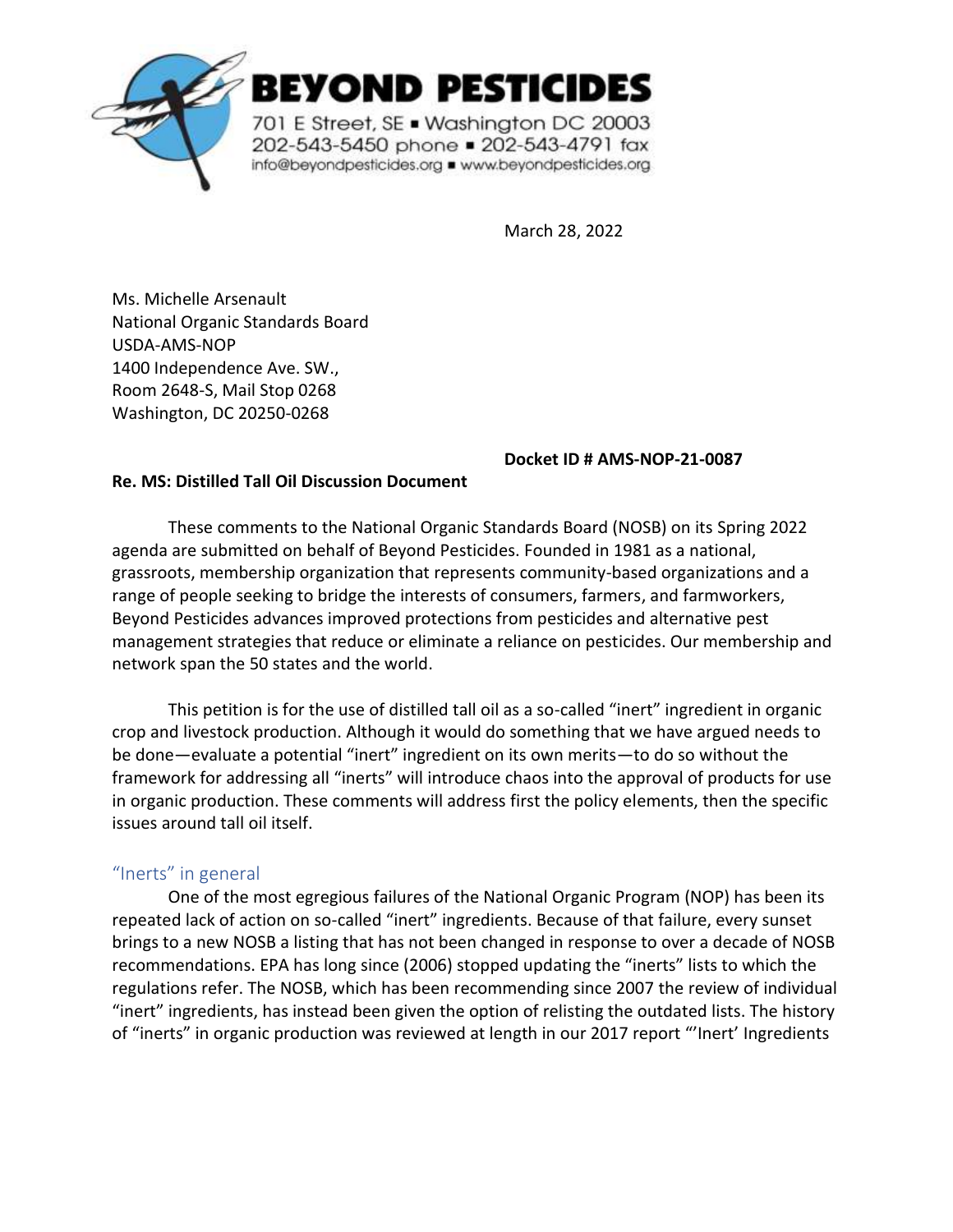in Organic Production."<sup>1</sup> Nothing much has changed in the five years since it was written, except that the public and NOSB have continued to express frustration with NOP's failure to act.

NOP now says that an advance notice of proposed rulemaking (ANPR) on "inerts" is pending. Unfortunately, we have heard this before—such as in response to the Fall 2012 NOSB meeting, when NOP said it intended to conduct a public notification and comment process, including notification to the public of "inert" ingredients known to be used in organic production and NOSB's review plan, and a request for public comments regarding any other "inert" ingredients currently used in organic production that were not identified in the list provided by the NOP. It said that changes to the National List would be considered after NOSB completion of "inerts" review. Then, at the Spring 2013 meeting, NOP reiterated its intentions as stated in its response to the Fall 2012 meeting and said that a *Federal Register* notice to this effect was in review. At the Spring 2014 meeting, we heard that public notice of collaboration with EPA will be given in the *Federal Register*. This all followed years of NOSB research work, the development of review plan, and a unanimous Board recommendation—all done in coordination with the U.S. Environmental Protection Agency (EPA). With this history, **the NOSB should not base any decisions on such a "pending ANPR."**

### Why do "inerts" matter?

The largest part of a pesticide formulation generally consists of "inert" ingredients  $$ often more than 90%. People may be exposed to these chemicals through their own use of pesticides, use on food they eat, their neighbors' use, or use in public or workplaces. Since "active" ingredients are identified on the label, people can get information about the impacts of those chemicals on themselves, their children, their pets, and the environment. However, informed decision making at the personal and community levels about all the ingredients in a pesticide product is not possible. The "inerts" that are currently required by EPA to be disclosed are the most toxic–which have been mostly phased out by manufacturers–and the least toxic, in products that do not need to be registered. Most "inert" ingredients fell into the former List 3, "inerts of unknown toxicity," which, along with those formerly on Lists 2 and 4B (and some on 4A) are not listed on pesticide labels. While these have been assessed for the purpose of tolerance setting, many are known to be toxic. Many are still used as "active" ingredients in other pesticide products.

**Because "inert" ingredients are secret, or non-disclosed, ingredients, it is not acceptable to approve them for use in organic production substances—like tall oil—outside of a framework that includes full disclosure of all input ingredients.**

<sup>1</sup>

https://www.beyondpesticides.org/assets/media/documents/Inert%20Ingredients%20in%20Organic%20Productio n.FULLreport.final.pdf.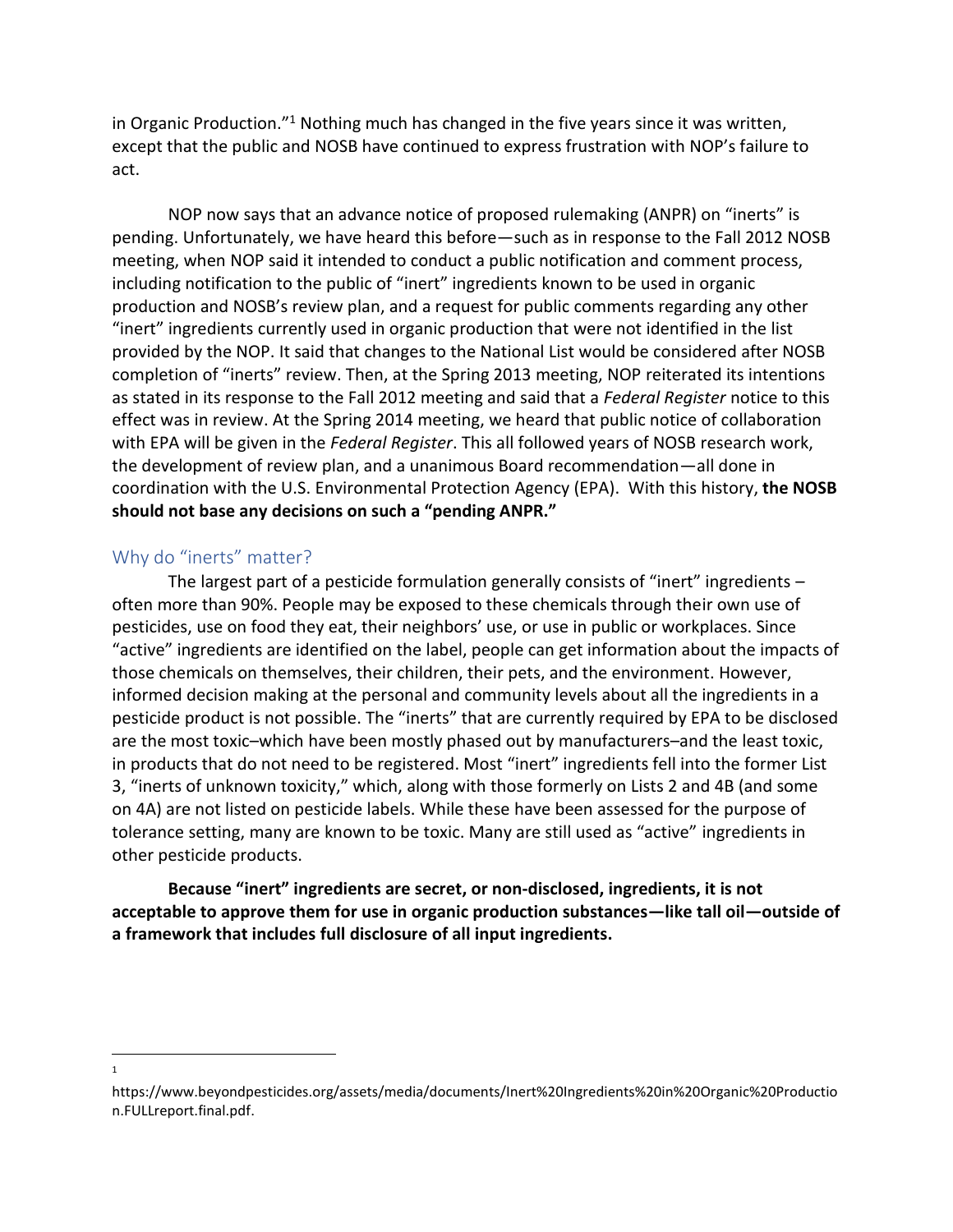# Distilled tall oil

### Composition

The composition of tall oil is not well-defined. The 2021 TR states, "Tall oil (both crude and distilled) has been classified as a substance of Unknown or Variable Composition, Complex Reaction Products or Biological Materials (UVCB) (HC 2019)."<sup>2</sup> It gives this table:<sup>3</sup>

#### **Table 1. Typical composition of crude and distilled tall oil**

| 78 Category of compounds | Crude tall oil | Distilled tall oil |
|--------------------------|----------------|--------------------|
| Fatty acids              | 30-68%         | 17-70%             |
| Rosin acids              | 26-60%         | 25-77%             |
| <b>Neutrals</b>          | 5-38%          | 1.9-19%            |
|                          |                |                    |

It states, "Neutrals may include a wide range of chemical compounds, although alkanes (hydrocarbons), steroid-type compounds, ketones, aldehydes, alcohols, mercaptans, and salts have all been found within the neutral class of substances in tall oil."<sup>4</sup>

## Environmental effects

Although the TR states that the authors were unable to find much documentation of environmental effects, it does identify some.

Distilled tall oil disrupts cellular respiration by suffocation (Cousin 1987, Xie and Isman 1995, Brogán et al. 2006, USDA 2019, Wan and Wang 2020, USDA 2021). When softbodied insects are coated with distilled tall oil the transport of oxygen and other metabolites across the cellular membrane is disrupted, causing cell death in the insect (Brogán et al. 2006). The application of oils to insects may also disrupt cellular membranes and rupture cells (Brogán et al. 2006). However, Xie and Isman have reported that distilled tall oil is more potent than other oil-based pesticides, suggesting that distilled tall oil may have additional, chemically based toxicity when applied to the aphid *Myzus persicae* (Xie and Isman 1995).<sup>5</sup>

**We are in the midst of a global extinction event to which the collapse of insect populations (the "insect apocalypse") contributes. The impact of this so-called "inert" ingredient on insects, especially nontarget insects that may form an important part of food webs, must not be discounted.**

The TR also points to impacts on soils, earthworms, and aquatic organisms: It may accumulate in soils, acidify soils, react with limestone, lime, ash, biochar. It may chelate micronutrient metals, reducing their bioavailability.<sup>6</sup> "According to the EPA Ecological Structure-

<sup>2</sup> 2021 TR lines 69-70.

<sup>3</sup> 2021 TR lines 77-80.

<sup>4</sup> 2021 TR lines 115-117.

<sup>5</sup> 2021 TR lines 232-238.

<sup>6</sup> 2021 TR lines 560-576.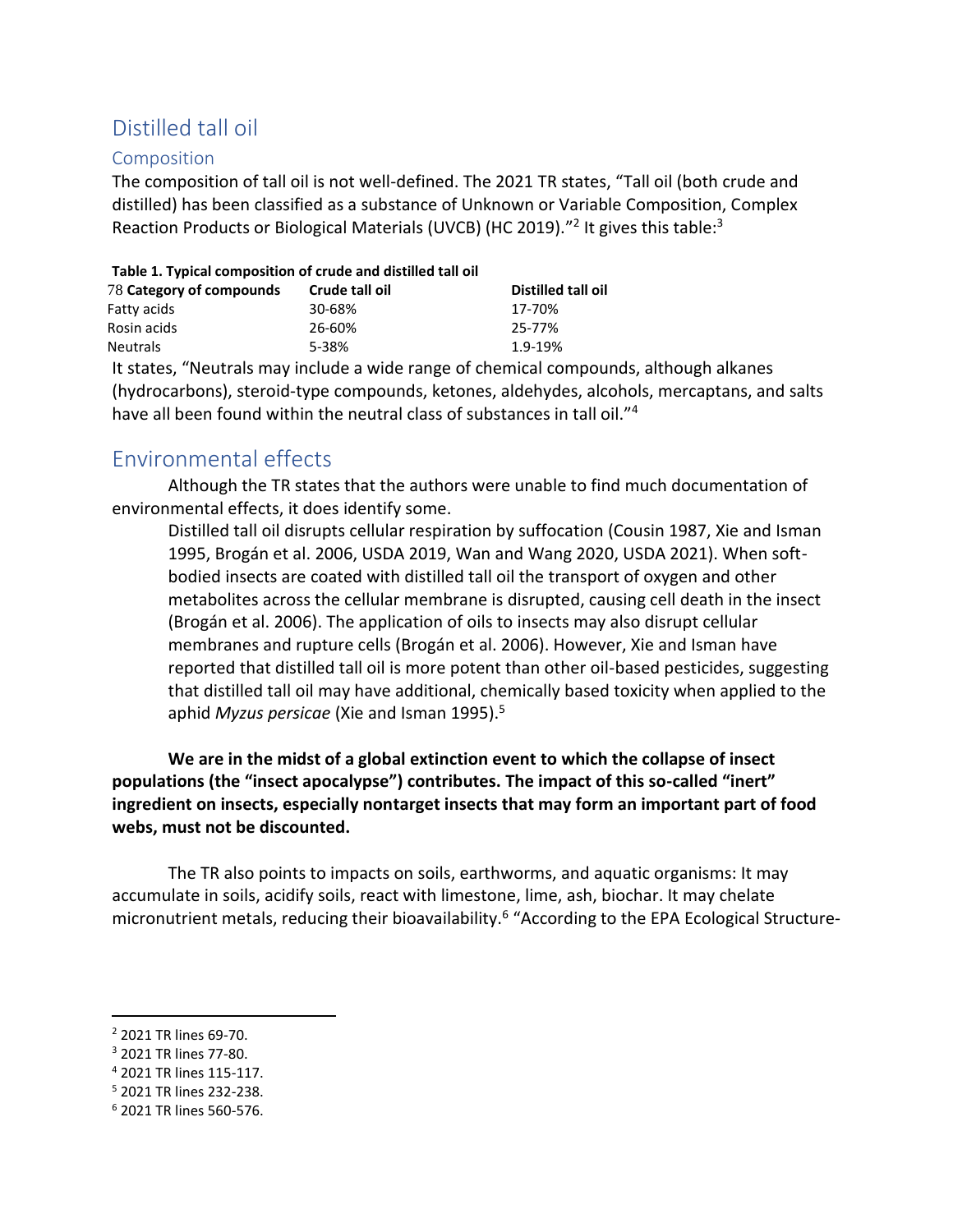Activity Relationship Model (ECOSAR), distilled tall oil is moderately toxic to earthworms, with a LC50 = 140 ppm (EPA ECOSAR)."<sup>7</sup> It is highly toxic to fish and other aquatic organisms.<sup>8</sup>

The manufacture of tall oil also presents threats to the environment. "Distilled tall oil is a byproduct of the paper industry. Environmental contamination and degradation is possible in the logging of forests required to produce distilled tall oil and other products derived from the Kraft process. Forests are important in fighting climate change through natural carbon sequestration, stabilizes soil and watershed systems, and provide habitat for biological diversity. In addition to the loss of carbon sequestration, deforestation contributes to 15% of global greenhouse emissions."<sup>9</sup> Sulfuric acid and hydrogen sulfide are produced in the manufacturing process and can present hazards if release.<sup>10</sup>

### Tall oil is not essential for organic production.

### The TR identifies these alternative materials:

Alternative nonsynthetic sources of fatty acids, as an alternative to those in distilled tall oil, include vegetable oil, soybean oil, canola oil, corn oil, cottonseed oil, fish oil, jojoba oil, neem oil, and sesame oil. The similar chemical composition of these substances to one of the major class of compounds in distilled tall oil would result in similar solution polarity and surfactant properties. These compounds are likely to provide for similar sticker, anti-leaching, and time release characteristics as distilled tall oil. However, these substances are unlikely to have the same viscosity as distilled tall oil due to the absence of more viscous rosin acids.

Other natural oils provide similar hydrophobic properties to distilled tall oil and the alternative nonsynthetic sources listed above, including anise oil, citronella oil, clove oil, bergamot oil, linseed oil, lemongrass oil, mint oil, and thyme oil. Additionally, the narrow-range dormant, suffocating, and summer oils offer nonpolar synthetic alternatives that have been approved for organic use in 7 CFR 205. These compounds are likely to solubilize nonpolar compounds, although they are unlikely to solubilize the same range of compounds as distilled tall oil due to the absence of carboxylic acid groups. The nonpolar nature of these compounds is also likely to provide similar action as stickers, anti-leaching, and time release agents. These substances are unlikely to have the same viscosity as distilled tall oil due to the absence of more viscous rosin acids.

Pine rosins provide a nonsynthetic source of rosin acids. Like the natural sources of fatty acids listed above, pine rosins provide a chemical composition similar to one of the major classes of compounds in distilled tall oil and are likely to provide similar solution polarity and surfactant properties. These compounds are likely to provide for similar sticker, anti-leaching, and time release characteristics as distilled tall oil. However, these

<sup>7</sup> 2021 TR lines 596-597.

<sup>8</sup> 2021 TR lines 501-520.

 $9$  2021 TR lines 532-537. Here and elsewhere, internal citations are omitted.

<sup>10</sup> 2021 TR lines 539-552.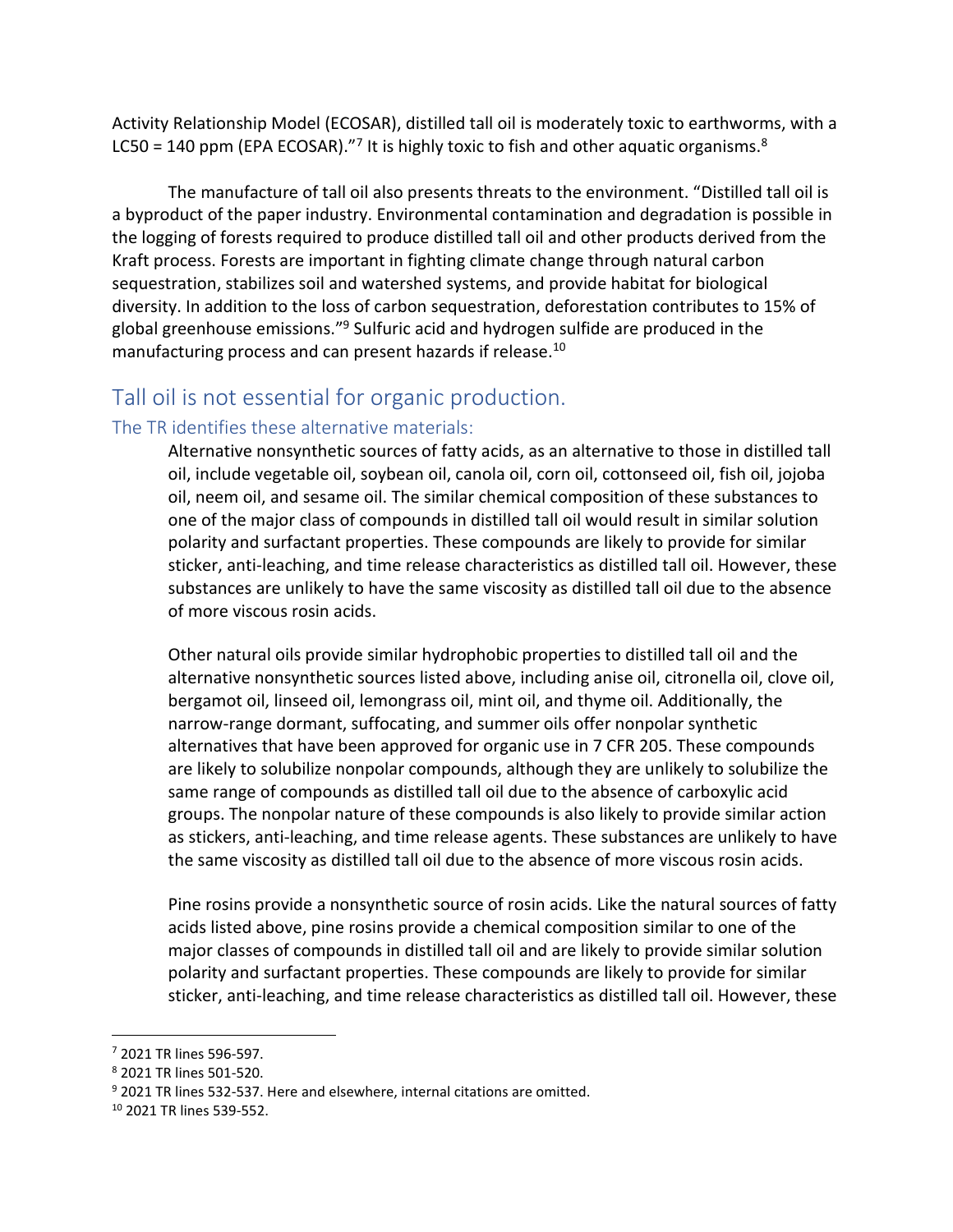substances are unlikely to have the same viscosity as distilled tall oil due to the absence of less viscous fatty acids.

A natural alternative to distilled tall oil may be created by the combination of natural fatty acids with natural rosin acids. These substances could be mixed at differing ratios to provide optimal solvent properties for each specific application. Natural gums may also be added to natural fatty acids and both natural and synthetic oils to adjust viscosity. Gums offer viscous mixtures of polysaccharides that may serve as thickeners. Additionally, the increased polarity of these mixtures could be used to adjust solvent properties based on individual applications. $^{11}$ 

### The TR identifies these alternative practices:

There are a variety of alternative practices that would make the use of distilled tall oil unnecessary, such as the adoption of physical nets and barriers to protect from insect infestation. Nets and other physical barriers are effective against pests such as beetles and leafminers without any negative environmental effects. However, physical barriers are not effective against all insects, and may not be applicable to all settings and types of crops. Additionally, nets may be costly, making such methods impractical and difficult to scale up in large agricultural settings.

In some cases, mechanical removal of insects is a possible alternative to pesticides. Mechanical removal can take many forms including by hand, agricultural tools (e.g., skewers, etc.), and water streams. This is a desirable alternative due to the lack of environmental consequences and low technology requirements. Mechanical removal is also more effective against larger insects, such as beetles, hornworms, and cutworms. However, this alternative is not suited to all agricultural applications. Manual removal can be time consuming, labor-intensive and expensive, making it difficult to scale up to large agricultural applications.

Insects can also be reduced by agroecosystem management designed to prevent the growth of insect populations by weeding, crop irrigation, fertilization, or mulching. Such approaches produce more robust crops that are better suited to withstand pest infestations. The removal of weeds eliminates a potential habitat to harbor pest communities. Crop rotation and seasonal planting contribute to more robust plants by fostering healthy soil systems. Seasonal crop planting can also prevent pest infestations by strategically planting crops that are most resistant to seasonal pest populations.

There are also alternatives to the anti-leaching and time release applications of distilled tall oil. Alternatives include the adoption of soil amendments, utilizing ash, biochar, humates, clay, or lignin sulfonate. These substances improve the holding capacity of nutrients and other agricultural formulations due to their abilities to act as natural

<sup>11</sup> 2021 TR lines 639-669.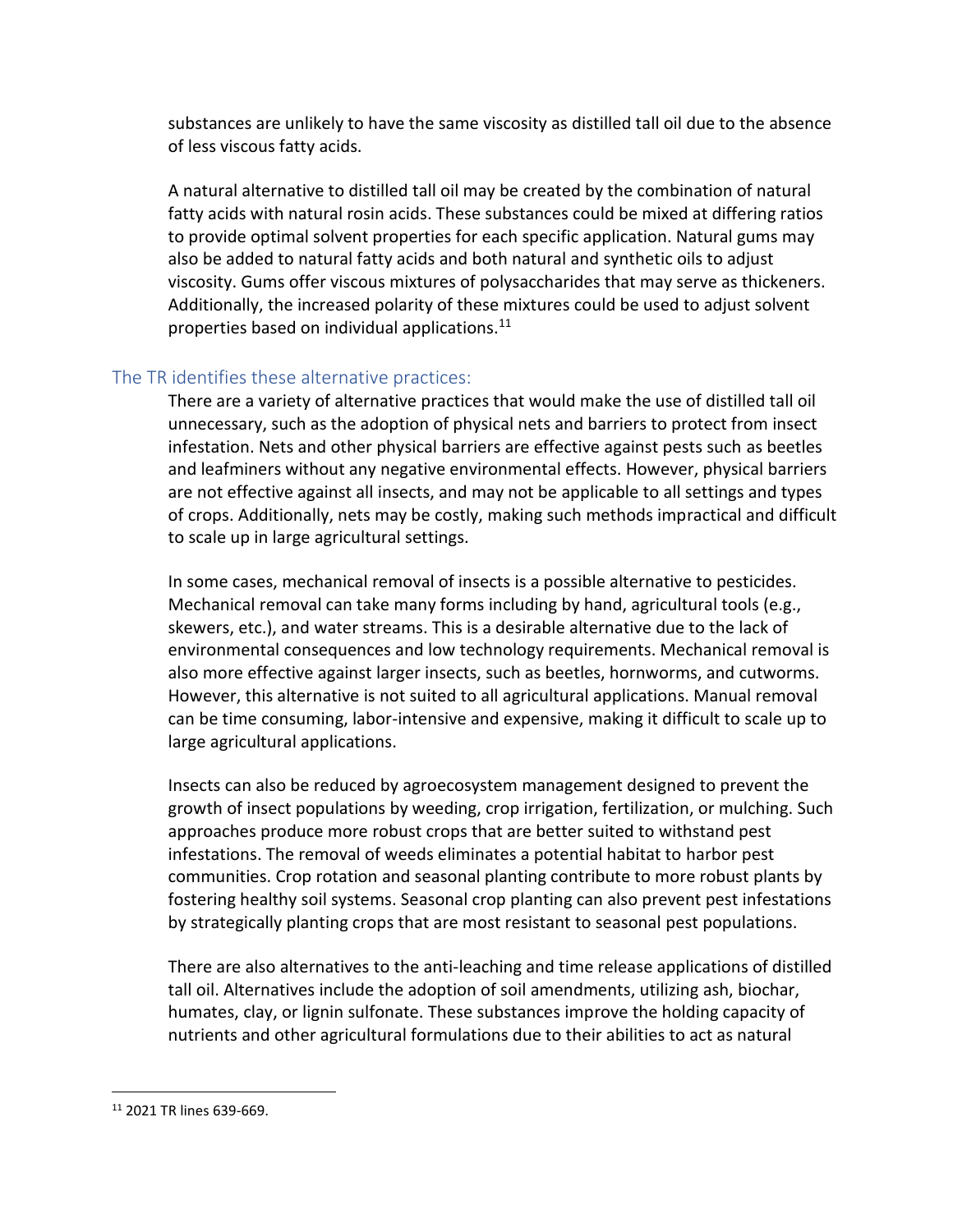chelates, thereby preventing pesticides, fertilizers, and micronutrients from leaching into water systems.<sup>12</sup>

### Tall oil is not compatible with organic production.

Tall oil, when used as an "inert" ingredient is an undisclosed component of a product, which may have detrimental effects on the agroecosystem. Because NOP has not devised a system for evaluating "inert" ingredients and ensuring that organic producers have information about the products in which they are found, there is no way for growers and certifiers to verify that the products are being used in a way that protects the organic farm.

## The Materials Subcommittee has posed these questions.

### **1. Does distilled tall oil as an inert ingredient provide functionality that could be beneficial to organic producers? Could that vary between usage in crop production versus livestock production?**

The functionality of distilled tall oil is not transparent to the organic crop or livestock producer because "inert" ingredients are not disclosed on product labels. Until NOP develops a system for evaluating "inerts" and disclosing them to organic producers using the products, there is no way for the user to know whether it is present or at what level. A producer, therefore, cannot evaluate the functionality of tall oil as an "inert" ingredient and make an informed judgement on input use.

### **2. As the petitioner suggests, are there no other, or few other, time-release agents available for use in organic production?**

The TR identifies alternative time-release agents: "There are also alternatives to the anti-leaching and time release applications of distilled tall oil. Alternatives include the adoption of soil amendments, utilizing ash, biochar, humates, clay, or lignin sulfonate. These substances improve the holding capacity of nutrients and other agricultural formulations due to their abilities to act as natural chelates, thereby preventing pesticides, fertilizers, and micronutrients from leaching into water systems."<sup>13</sup>

**3. The regulation wherein the EPA classifies DTO as a List 3 inert is obsolete; however, according to the technical report, the rate of application for the substance as outlined in the petition could function more like an active pesticide, not an inert or adjuvant. Does the projected rate of application contribute to the substance functioning as an inert or active ingredient? Should the NOSB develop an annotation limiting the application rate of inerts and adjuvants so as to ensure they function as such and not as an active ingredients or pesticides?** 

So-called "inert" ingredients often comprise most of a pesticide product—frequently more that 90%. The application rate can thus not be used to determine whether a substance is "active" or "inert." This is why we ask that all substances be evaluated on an equal basis.

<sup>12</sup> 2021 TR lines 674-701.

<sup>13</sup> 2021 TR lines 697-701.